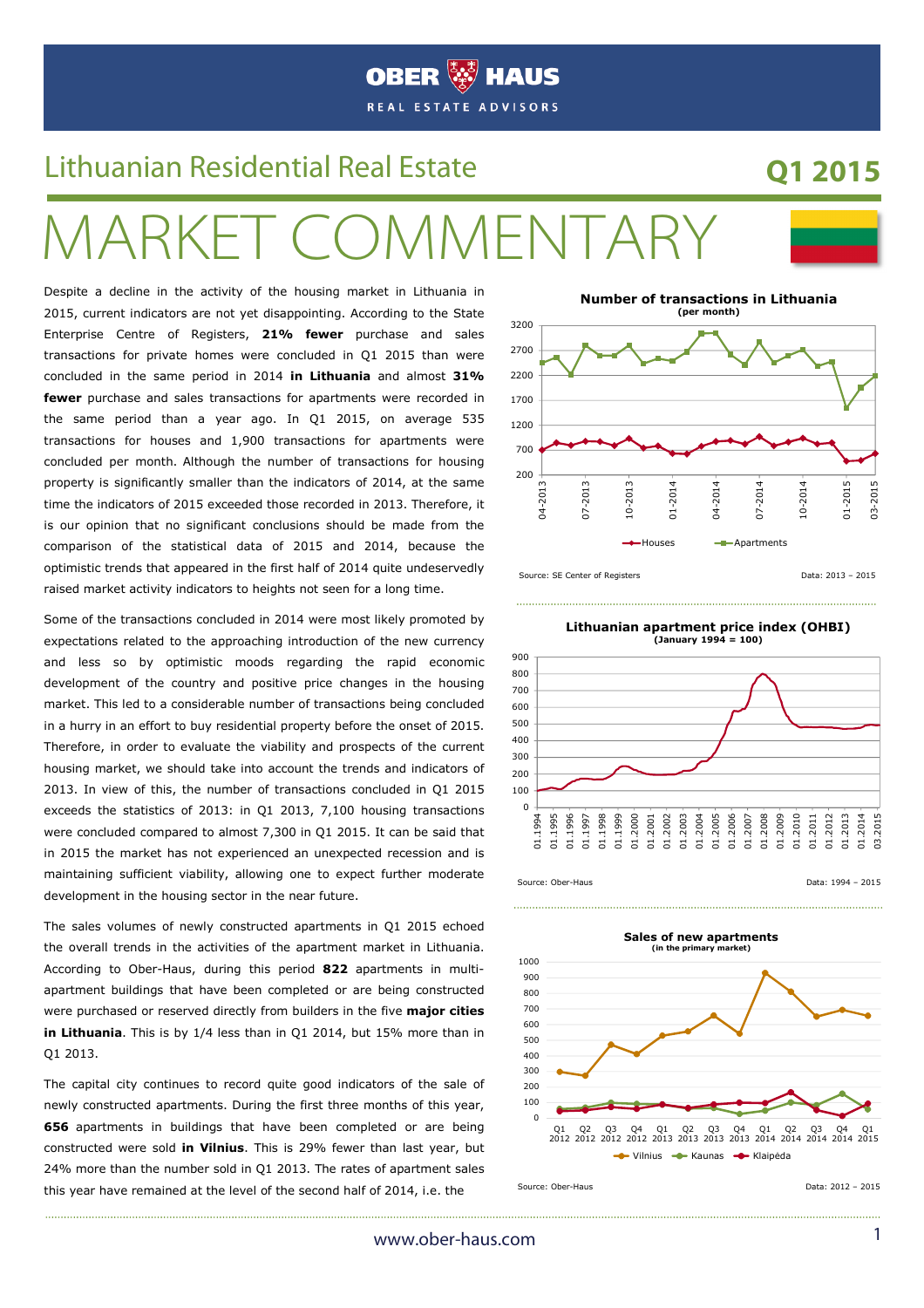## Lithuanian Residential Real Estate MARKET COMMENTARY

**Q1 2015**

decrease in sales volumes that started in Q3 2014 has stabilised. Sales volumes have not reached those recorded in early 2014, but they are not declining. The supply factor remains important, because the growing choice of new housing allows customers to find an acceptable option in various districts of Vilnius (from new projects in the outlaying areas of the city to expensive property in the central part of the city). From an assessment of the projects currently in progress, it is possible to state that the construction of about 3,500 apartments will be completed in Vilnius by the end of 2015, and this will be 20% more than the amount built in 2014. A noticeable increase in new housing projects and active demand should maintain similar sales volumes in 2015 (we forecast the sale of at least 200-240 apartments/month).

In Q1 2015, **94** new apartments in multi-apartment buildings that have been completed or are being constructed were purchased or reserved **in Kaunas**, i.e. 4% fewer than in the same period 2014, but 6% more than in Q1 2013. It should be noted that last year housing developers in Kaunas were more courageous and offered more new housing projects to the market. In 2014 alone, almost 500 new apartments were built in multi-apartment buildings in Kaunas (3.5 times more than in 2013), so customers had more options to choose from. Further prospects and sales volumes in the new apartment sector will depend on developers' plans. In view of the current situation, developers in Lithuania's second largest city do not have a clear strategy or great confidence in the region's prospects. The plan is to build about 250–280 new apartments this year (almost two times fewer than in 2014), so we can hardly expect growth in the sales volumes of new apartments this year.

Sales volumes **in Klaipėda** this year retained last year's level. In Q1 2015, **57** apartments were sold or reserved, i.e. 14% more than the same period in 2014, but 36% less than Q1 2013. Only about 180 new apartments were built in Klaipėda in 2014, and this indicator may decrease to 120–150 this year. Small projects with 15–40 apartments continue to dominate the market. Over the first three months of this year, **15** newly constructed apartments were sold in **Šiauliai** and **Panevėžys**. Due to limited demand, these cities have not seen any large projects for a long time, and the housing market is livened up only by small, nontraditional projects (reconstruction of multi-apartment buildings or construction of small, terraced apartment buildings).

Q1 2015 was marked by a growing number of unsold apartments in newly finished buildings. At the end of Q1 2015, the total number of unsold apartments in newly constructed multi-apartment buildings **in major Lithuanian cities** amounted to **2,220** or 14% more than at the end of 2014 and 3% more than a year ago. There are **1,085** such unsold apartments **in Vilnius**, **420 in Kaunas**, almost **680 in Klaipėda**, and about **35** in **Šiauliai and Panevėžys** combined. Rapidly completed residential property projects in 2014 (particularly in Vilnius and Kaunas)



**Unsold new apartments in major cities (in already finished projects)**



Source: Ober-Haus **Data: 2009 – 2015** 



Source: Ober-Haus Data: Q1 2015

## **Average apartment price changes**